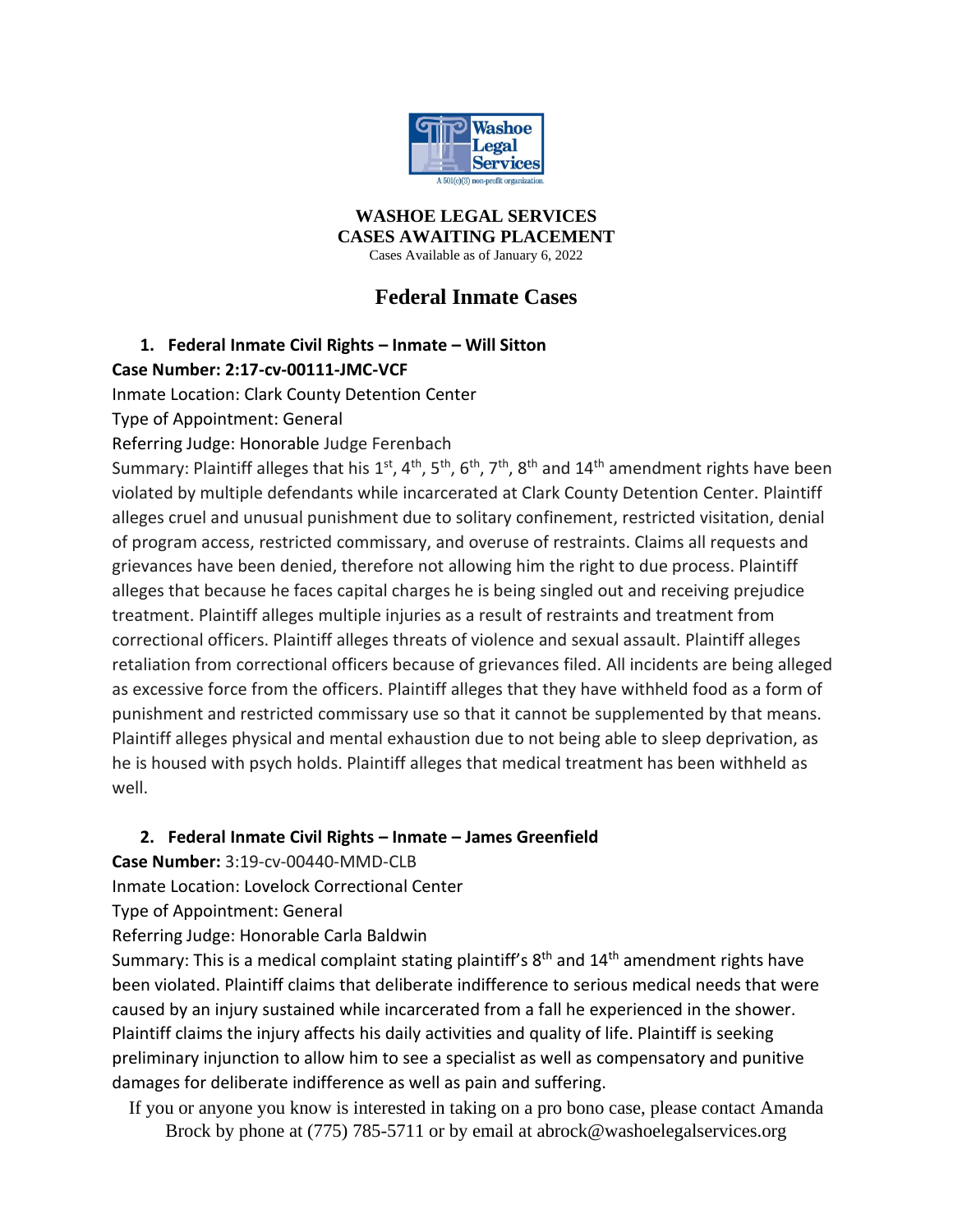### **3. Federal Inmate Civil Rights – Inmate – Evans Tutt**

**Case Number**: 319-CV-00198-MMD-WGC

Inmate Location: Northern Nevada Correctional Center

Type of Appointment: General

Referring Judge: Honorable William Cobb

Summary: Plaintiff complained of severe pain due to blood clots. The pain was so intense that he lost consciousness multiple times, after which he was oved to the infirmary. Nurses refused to call the doctor at first. When the doctor was finally called the nurse and doctor both told plaintiff there was nothing wrong with him and refused treatment. Plaintiff contacted his family in fear for his life and pleading for help. Family made multiple calls to the warden, governor, NDOC director, and the FBI. Plaintiff was finally transported to the hospital where it was determined that he was near death. He was kept at the hospital for treatment for over 3 weeks. He was then returned to the NNCC infirmary. He filed a grievance about the deliberate indifference shown by NNCC medical staff. After the grievance was filed two correctional officers physically assaulted the plaintiff stating, "he wouldn't be so lucky next time" and "it was a wasted effort to save the life of that  $n***r"$ . After filing another complaint, he was assaulted again, his wheelchair was taken away, and he was put in an isolation cell. He has not received the prescribed follow up treatment causing extreme anxiety, belief he will die, and continued extreme pain that has caused him to lose consciousness multiple times.

### **4. Federal Inmate Civil Rights – Inmate – William E. Harris**

**Case Number**: 3:20-cv-00557-MMD-WGC

Inmate Location – Northern Nevada Correctional Center

Type of Appointment: General

Referring Judge: Honorable William Cobb

Summary: Plaintiff tried multiple times to get moved to a new location due to threats he received from another inmate. His requests were ignored or denied. Refusal to move him resulted in him being attacked in his sleep by the other inmate that had threatened him. Injuries included a brutal beating by a metal cane which ultimately resulted in permanent loss of vision. Plaintiff also suffered from multiple stab wounds, contusions, and bruising. The stab wounds resulted in trouble breathing. Plaintiff alleges he was given nothing for pain management and treatment at the time of the attack was minimal. He complained multiple times of loss of vision, headaches, anxiety, sleep deprivation, and PTSD. He alleges that he was supposed to receive an MRI, and this did not take place for several months. The now permanent blindness that is a result of the beating also went untreated for months. Plaintiff still suffers from extreme pain, trouble breathing, sleep deprivation due to anxiety and PTSD.

### **5. Federal Civil Rights – Inmate – David Reed Case Number: 2:19-cv-00326-JAQ-BNW**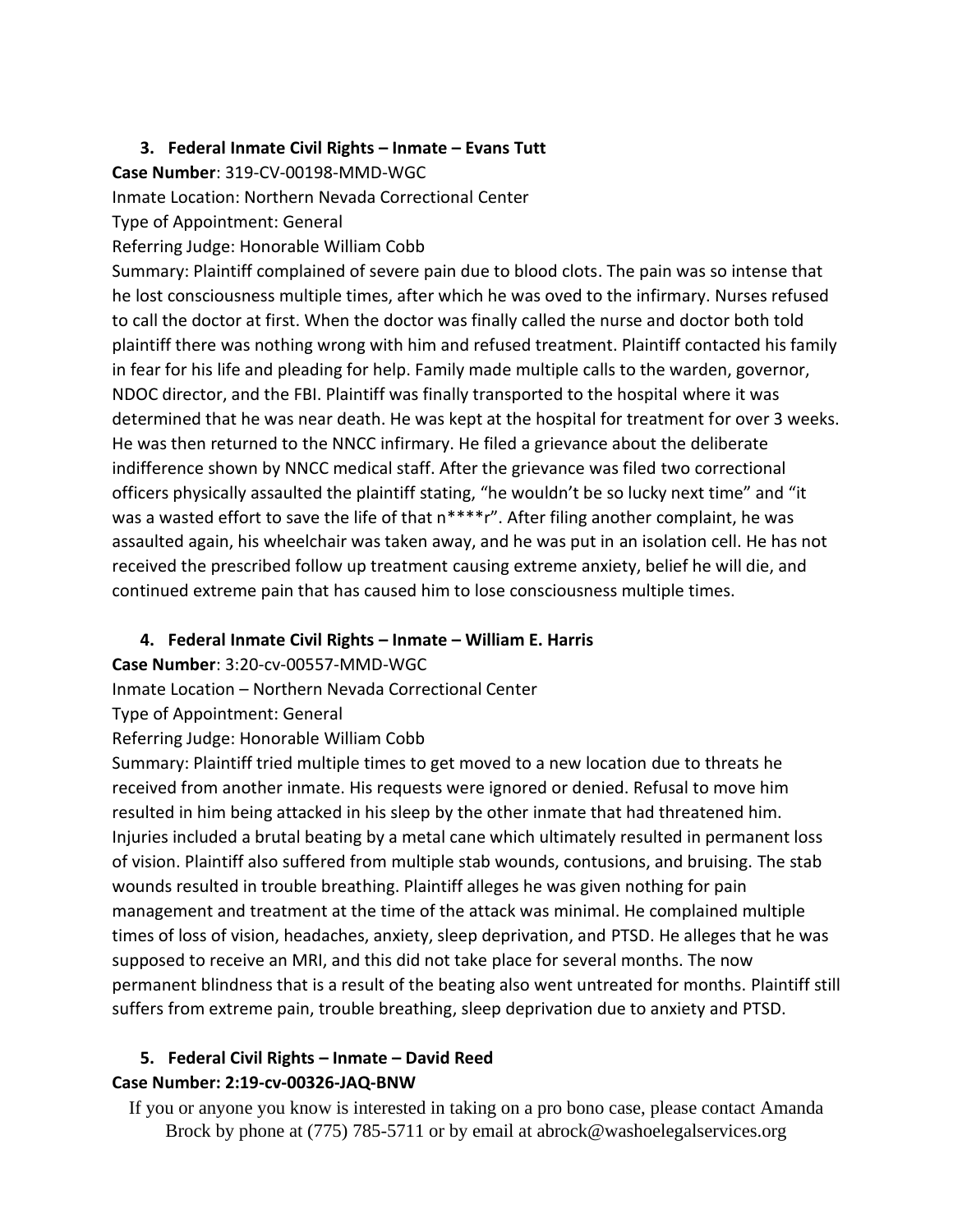Inmate Location – High Desert State Prison Type of Appointment – General Referring Judge: Honorable Judge Dorsey Summary: Plaintiff claims officers retaliated against him with violence because of a grievance he filed against another correctional officer. He alleges being called a snitch for other prisoners to hear. Being beaten by multiple officers without provocation because he refused to sign paperwork declaring he was in a gang. Plaintiff maintains that he has not been gang affiliated for years. Plaintiff alleges 1<sup>st</sup> amendment retaliation, 8<sup>th</sup> amendment excessive force, 8<sup>th</sup> amendment failure to protect, and 14<sup>th</sup> amendment lack of due process. All allegations stem from a violent beating that the plaintiff received where the accounts of the event are vastly different from the plaintiff, defendant, and witnesses.

### **6. Federal Inmate Civil Rights – Inmate – Bryan Dryden Case No.: A-16-730336-C**

Inmate Location – High Desert State Prison

Type of Appointment – General

Referring Judge – Honorable Judge Dorsey

Summary: Plaintiff alleges that his 1<sup>st</sup> and 8<sup>th</sup> amendment rights were violated as a result of an incident on 1.8.14. Plaintiff alleges that a correctional officer (one of the defendants) sat in on his hearing and then announced to the other prisoners on the transport that Dryden was a "snitch" and was going to turn states witness. He was threated with bodily harm and death by other inmates upon return to the general population. Dryden alerted officers to these threats and was taken as threatening the officers. He was at that time physically assaulted by the defendant and it was reported that he had fallen off the transport van, a complete fabrication according to the plaintiff. Claims are that his 8<sup>th</sup> amendment rights were violated because of his alleged assault by officers and multiple assaults by other inmates and the failure of prison officials to protect him. Plaintiff alleges excessive force from officers. Plaintiff alleges retaliation from officers because he filed grievances. Plaintiff alleges HDSP was then negligent in his medical treatment after he was attacked. Lastly plaintiff alleges that the warden impeded his ability to take this matter to court (violation of  $1<sup>st</sup>$  amendment) and that he retaliated based on the grievances filed.

## **7. Federal Inmate Civil Rights – Inmate – Balmore Villatoro Case No.: 3:16-W-00531-MMD-WGC**

Inmate Location: Lovelock Correctional Center

Type of Appointment: General

Referring Judge: Honorable Judge William Cobb

Summary: Plaintiff has issues with his eyesight, he is legally blind. Plaintiff sent multiple kites to the prison medical department stating that he was supposed to have transitional lenses. Request was denied and plaintiff obtained clip on sunglasses. Sunglasses were confiscated. As a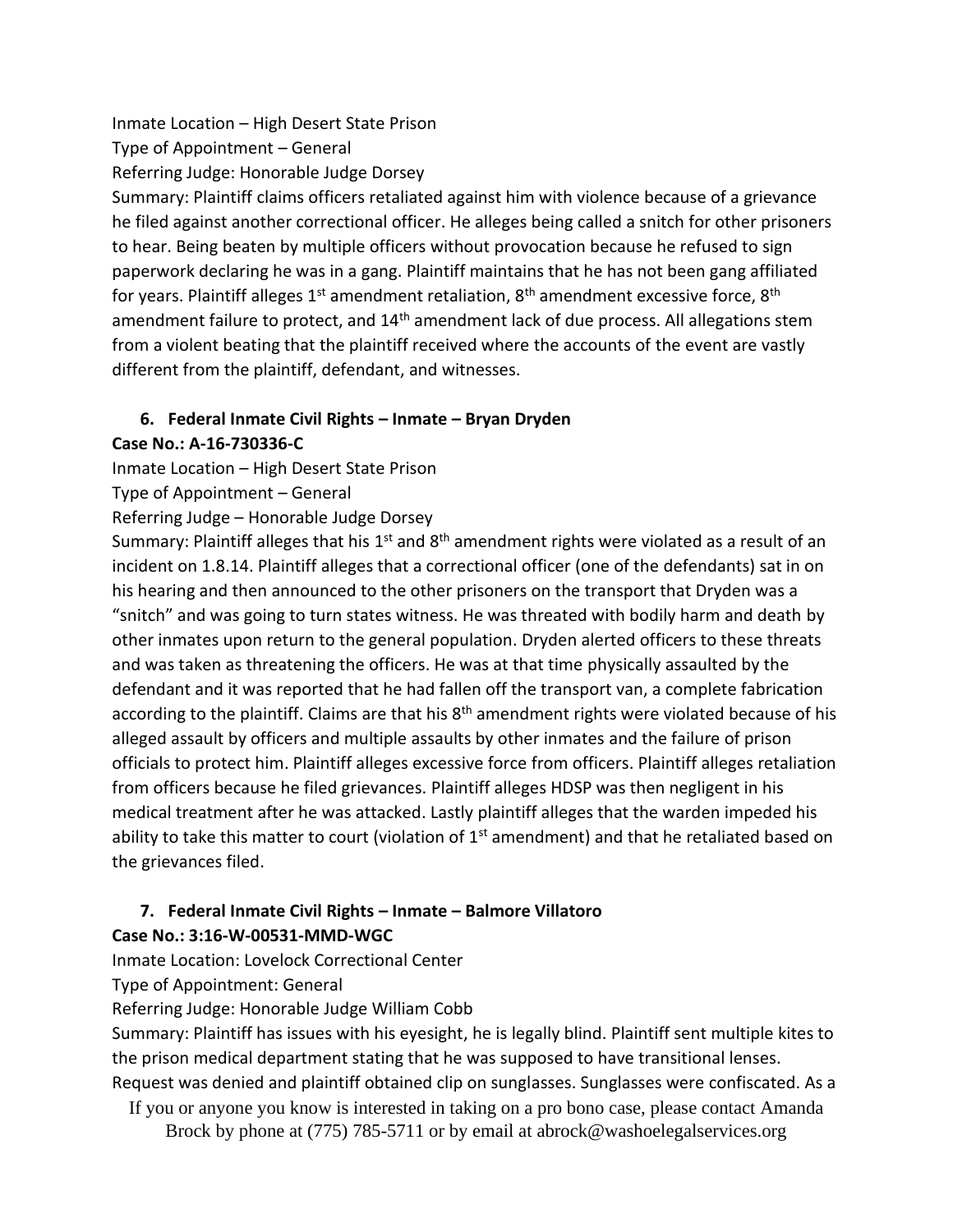result, plaintiff could not see properly and fell down a flight of stairs causing severe injury. When plaintiff was sent to NNCC for medical treatment he was placed in the hole and was told this was due to him being a security threat. According to plaintiff there was never a charge or due process for this action. He suffered from sleep deprivation during his time in the hole, which lasted 8-9 months. Plaintiff was sent for an MRI at an outside facility multiple times and there was yet to be any treatment. Plaintiff complains of medical negligence, as the pain and medical issues have gotten exceedingly worse with no treatment provided.

# **8. Federal Inmate Civil Rights – Inmate – Mark Severns**

**Case No.: 3:20-cv-00407**

Inmate Location: Northern Nevada Correctional Center

Type of Appointment: General

Referring Judge: Honorable William Cobb

Summary: Plaintiff alleges violation of  $6<sup>th</sup>$ , 14<sup>th</sup>, and 8<sup>th</sup> amendments. He alleges he has been denied due process, that correctional officers and medical staff have demonstrated deliberate indifference, cruel and unusual punishment, "liberty interest" created by state institutions, torture, "equal protection clause", and discrimination of a debilitated person. Plaintiff claims he is severely mentally ill with symptoms related to paranoid schizophrenia. Plaintiff alleges he has not received treatment for these issues resulting in further medical issues.

## **9. Federal Inmate Civil Rights – Inmate – Keshone Owens**

## **Case No.: 2:19-cv-00126-RFB-PAL**

Inmate Location: High Desert State Prison

Type of Appointment: General

Referring Judge: Honorable Brenda Weksler

Summary: Plaintiff alleges violation of 14<sup>th</sup> amendment in regards to being denied due process. Plaintiff alleges that failed to apply his credits towards parole or release resulting in wrong parole eligibility date, wrong level of custody, and sanctions resulting in longer imprisonment. Plaintiff alleges he was subjected to Ex-post Facto/ De-Facto law in violation of US Constitution. Plaintiff also alleges he was subjected to cruel and unusual punishment, a violation of the 8<sup>th</sup> amendment. Plaintiff claims that the defendants deliberately and indifferently deprived him of parole.

## **10. Federal Inmate Civil Rights – Inmate – Sergey Mkhitaryan Case No.: 2:20-cv-02169-JAD-NJK** Inmate Location: Clark County Detention Center Type of Appointment: General

Referring Judge: Honorable Judge Nancy Koppe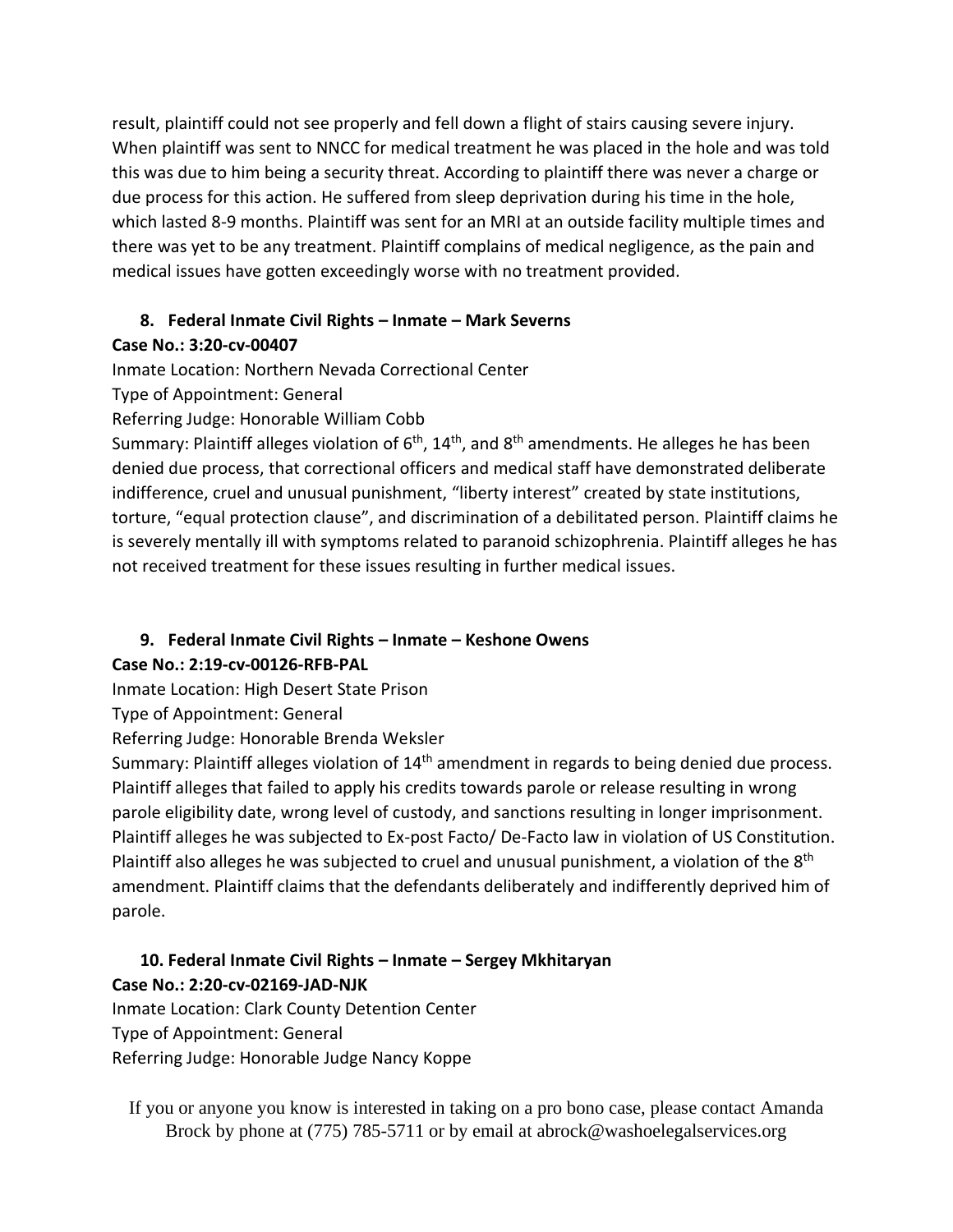Summary: Plaintiff alleges that his  $8<sup>th</sup>$ ,  $4<sup>th</sup>$ , and  $14<sup>th</sup>$  amendment rights have been violated. Plaintiff alleges that he was released from his cell for breakfast before any other inmates and that other inmates we not released from their cells until after he had received his tray. Upon biting into his breakfast, he heard and felt a crunch. 30 minutes later he said he felt ill, was sweating, and his pupils were dilated. Plaintiff believes he was drugged. Based on how he felt, plaintiff believes it was meth. Plaintiff alleges he was drugged with the cooperation of the correctional officer that released him from his cell. Plaintiff alleges that following this event there were efforts to intentionally cause mental and emotional stress. Plaintiff requested to be moved to protective custody via a note to a CO. Plaintiff alleges CO showed note to his neighbor before opening his door. Request for protective custody was denied. Because the unit witnessed him pack his things and his neighbor had been shown his note he refused to return to his cell, and he was placed in disciplinary housing (the hole). Mental distress caused him to be moved to Lake's Crossing for mental health evaluation. He was returned to his previous place of incarceration 6 weeks later with no diagnosis. Plaintiff claims all above events have led to verbal and physical abuse from inmates and correctional officers.

### **11. Federal Inmate Civil Rights – Inmate – Brandyn Gayler Case No.: 2:17-cv-02429-JAD-GWF**

Inmate Location: High Desert State Prison

Type of Appointment: General

Referring Judge: Honorable Jennifer Dorsey

Summary: Plaintiff alleges that his  $1<sup>st</sup>$  amendment rights and right to due process have been violated based on the upholding of disciplinary finding against him, for enforcing grievancelimitation rules, and for the procedures used in his disciplinary proceeding. Plaintiff believes that he was disciplined as retaliation for filing so many grievances against the institution. Plaintiff alleges that the institution has tried to silence him be enacting new protocol A.R. 740 that limit frequency of grievances and give less time from date of incident to file. Plaintiff alleges he has been denied access to courts and due process for civil rights proceedings.

### **12. Federal Inmate Civil Rights – Inmate - Michael McLaughlin**

### **Case No.: 2:21-cv-00002-RFB-BNW**

Inmate Location: Sothern Desert Correctional Center

Type of Appointment: General

Referring Judge: Honorable Richard Boulware

Summary: Plaintiff alleges that he was having intestinal and bowel issues and had not "evacuated waste" in three days causing pain. Plaintiff made claims of burning sensation in his large and small intestines. Plaintiff filed medical requests which were ignored by prison officials. Plaintiff then filed three emergency medical grievances, all were ignored and designated a nonemergent medical issue. Plaintiff's symptoms greatly intensified causing him to be physically sick in his cell and immobile. Plaintiff alleges the COs made fun of his condition during this time.